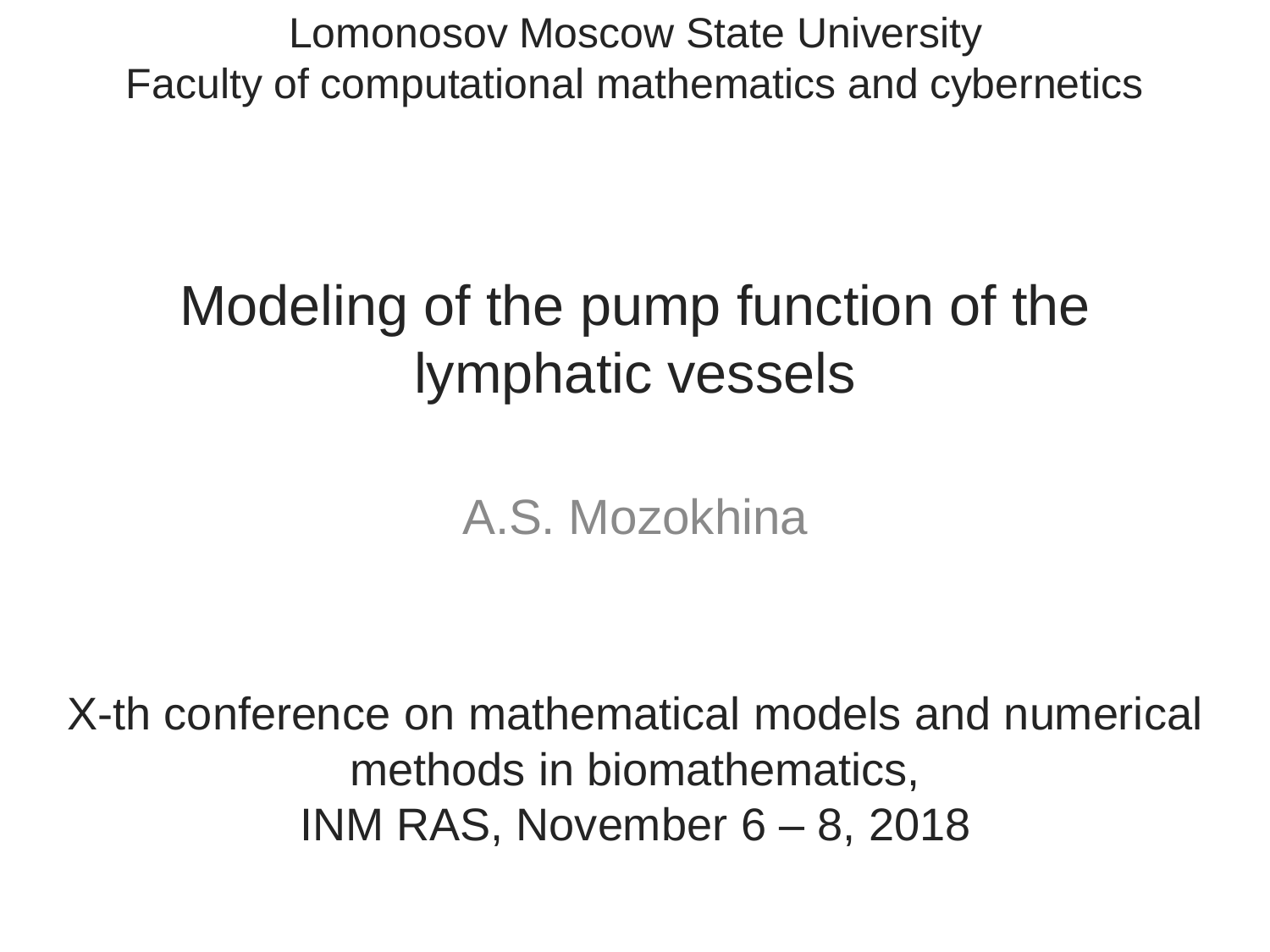# Goals and tasks

- Functions of the lymphatic system (LS): drainage, transport, immune
- Model of lymph transport in the LS is basic for: drug distribution, lymphangiogenesis, coupled flow of blood and lymph, dysfunctions of transport and/or drainage functions of LS, check of the hypotheses and definition of the parameters of lymph flow
- Goal of the current work:

to create a model of lymph flow in the human lymphatic system with respect to features of the lymphatic vessels in the quasi-onedimentional approach

lymphatic

Lymphodynar

**Interstitial fluid** 

 $10 - 12$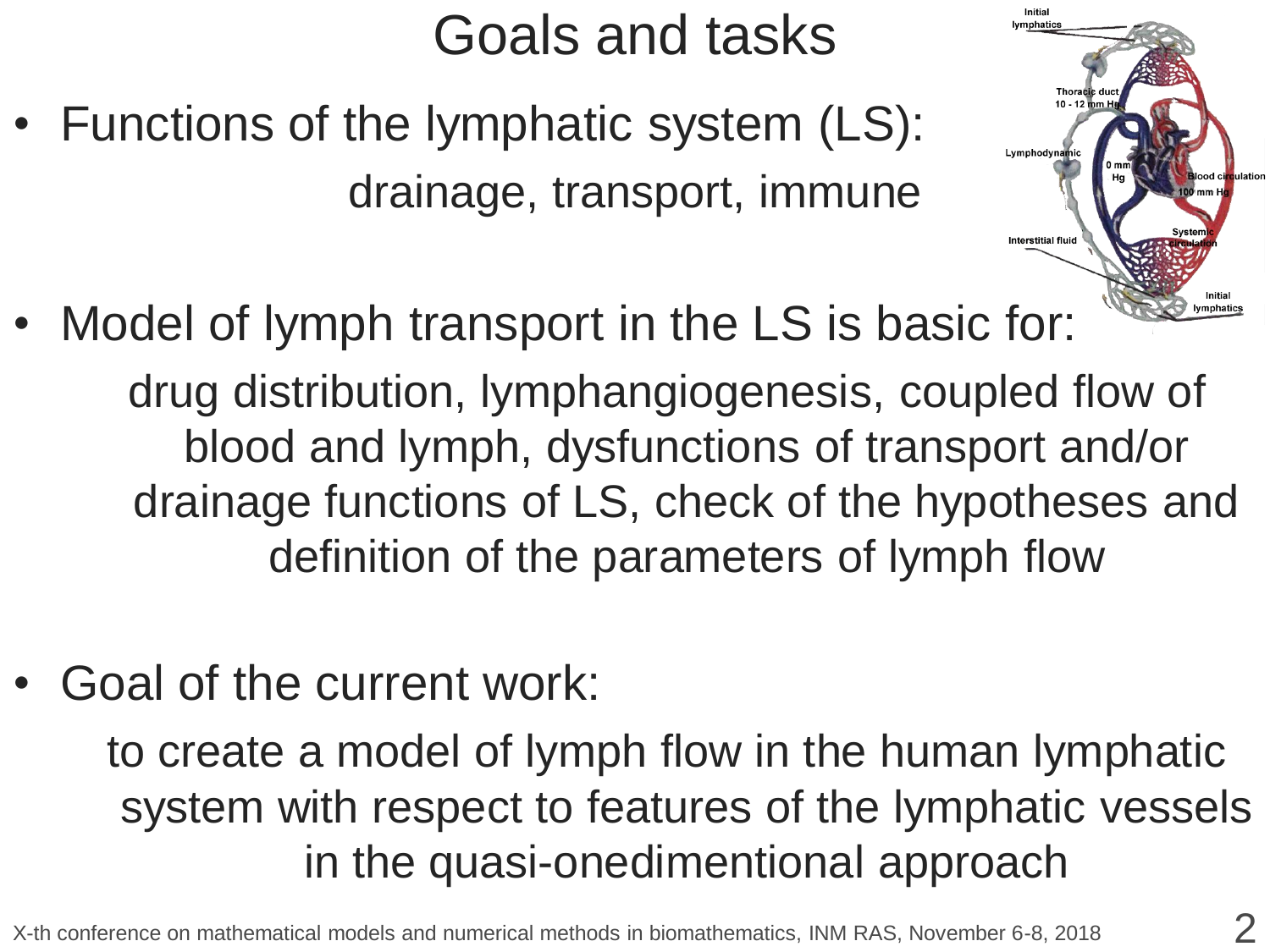Pump function of lymphatic vessels

- is provided by valves and contractions
	- valves: restrict backward flow
	- lymphangions:
		- $\cdot$  I=1-2 mm to 5-10 cm in thoracic duct

contracting

- contractions:
	- *u*=1-2 cm/s, *T*=6 c, *d* reduces up to 60%

lymphangion **valves** 

Copyright © The McGraw-Hill Companies, Inc.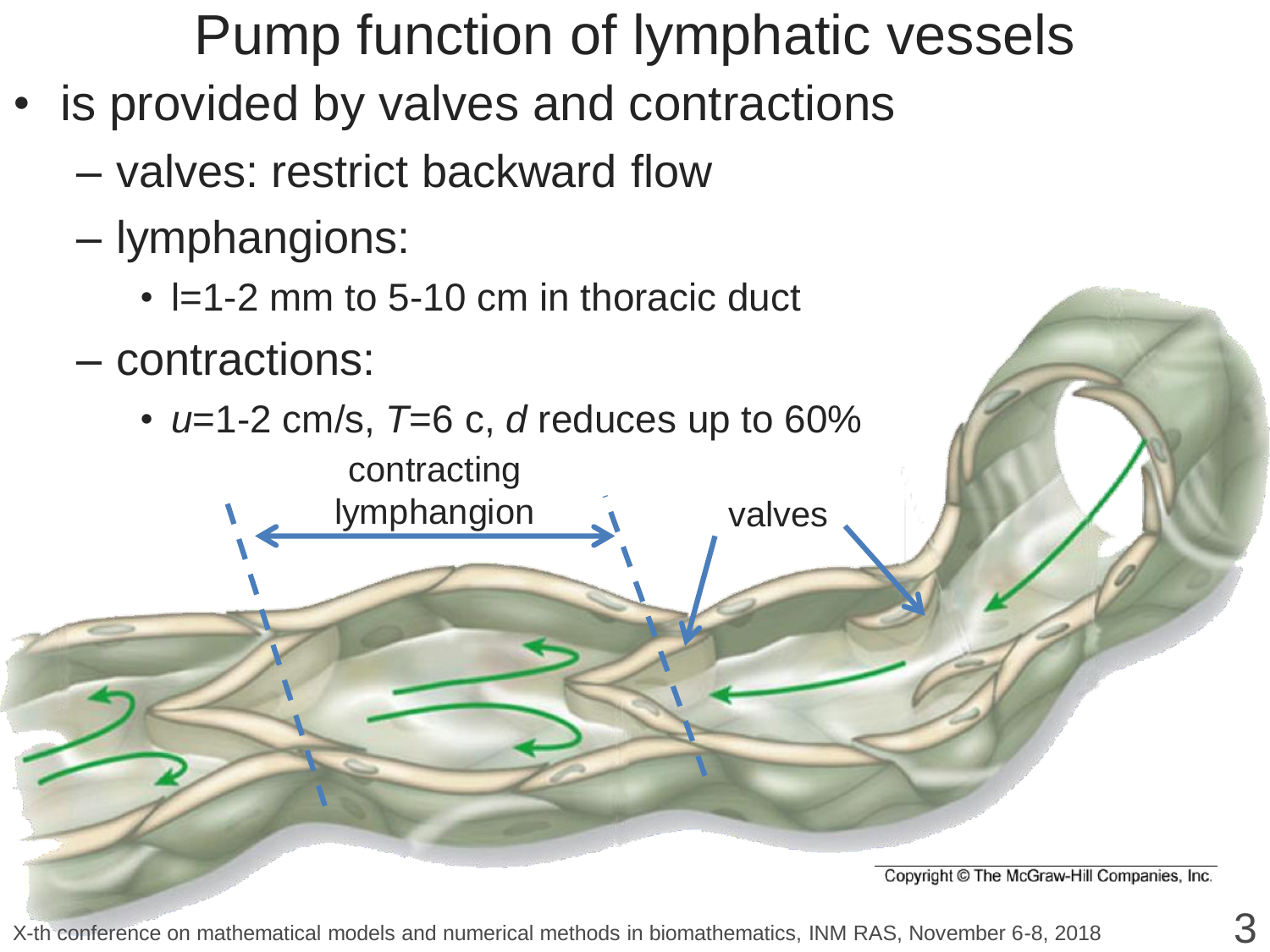# Quasi-onedimensional muscle pump • quasi-onedimensional hemodynamic equations  $\frac{\partial s(x, t)}{\partial x}$ ,  $\frac{\partial s}{\partial t} + \frac{\partial u s}{\partial x} = 0$ ,  $\frac{\partial u}{\partial t} + u \frac{\partial u}{\partial x} + \frac{1}{\rho} \frac{\partial p}{\partial x} = -8\pi v \frac{u}{s}$ ,  $s = s$ <br>  $-x \rightarrow$  spatial variable,  $t - \text{ time}$ ,  $p(x,t) - \text{ pressure}$ ,  $u(x,t) - \text{velocity}$ ,  $s(x,t) - \text{cross-section area}$ ,  $\rho = \text{const} - \text{density}$ <br>  $v = \text{const} - \text{vis$ real hemodynamic equations<br>  $\frac{ds}{dt} + \frac{\partial u}{\partial x} = 0$ ,  $\frac{\partial u}{\partial t} + u \frac{\partial u}{\partial x} + \frac{1}{\rho} \frac{\partial p}{\partial x} = -8\pi v \frac{u}{s}$ ,  $s = s(p)$  $\frac{ds}{dt} + \frac{\partial u}{\partial x} = 0, \frac{\partial u}{\partial t} + u \frac{\partial u}{\partial x} + \frac{1}{\rho} \frac{\partial p}{\partial x} = -8\pi v \frac{u}{s}$  $\cal{J}UV$  $\rho$ ensional hemodynamic equations<br>  $\frac{\partial s}{\partial t} + \frac{\partial u s}{\partial t} = 0$ ,  $\frac{\partial u}{\partial t} + u \frac{\partial u}{\partial t} + \frac{1}{2} \frac{\partial p}{\partial t} = -8\pi$ sional hemodynamic equations<br> $+\frac{\partial u s}{\partial x} = 0, \frac{\partial u}{\partial t} + u \frac{\partial u}{\partial x} + \frac{1}{\rho} \frac{\partial p}{\partial x} = -8\pi v \frac{u}{s}, s = s(p)$  $\frac{\partial s}{\partial t} + \frac{\partial u s}{\partial x} = 0$ ,  $\frac{\partial u}{\partial t} + u \frac{\partial u}{\partial x} + \frac{1}{\rho} \frac{\partial p}{\partial x} = -8\pi$ *x s(x, t) u(x, t)*

- $-x -$  spatial variable,  $t -$  time,  $p(x,t) -$  pressure,  $u(x,t)$ velocity, *s(x,t)* – cross-section area, *ρ*=const – density, *ν*=const – viscosity
- with respect to valves and contractions

v=const – viscosity  
\n• with respect to values and contractions  
\n
$$
\frac{\partial s}{\partial t} + \frac{\partial u s}{\partial x} = 0, \frac{\partial u}{\partial t} + u \frac{\partial u}{\partial x} + \frac{1}{\rho} \frac{\partial p}{\partial x} = -8\pi v(u) \frac{u}{s}, s = s(p, x, t)
$$

– *ν*=const -> *ν= ν(u)* – respect to frequent valves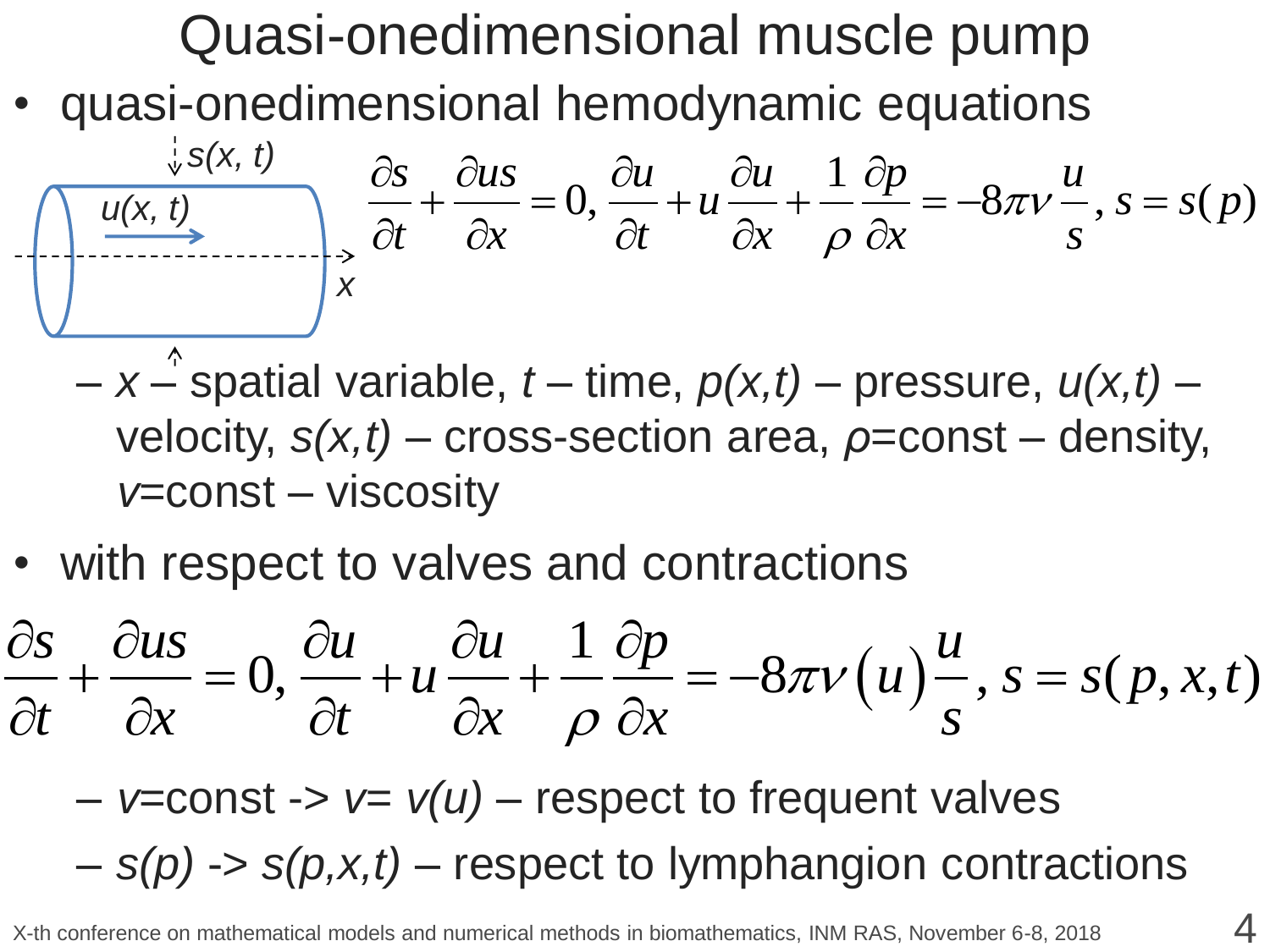## Muscle pump with *s=s(t)*



#### **solution:**

$$
p(l,t) = p_l(t), \quad p(0,t) = p_0(t), \quad t \geq 0 \qquad \qquad \text{Solution:}
$$
\n
$$
u(x,t) = u_0(t) - \frac{s'}{s}x; \quad p(x,t) = p_0(t) + \rho \left[ \frac{1}{2} \frac{s''}{s} - \left( \frac{s'}{s} \right)^2 \right] x^2 + \rho \left[ u_0(t) \frac{s'}{s} - u'_0(t) \right] x +
$$
\n
$$
8\pi \rho \frac{s'}{s^2} Ix - 8\pi \rho \frac{u_0(t)}{s} I - 8\pi \rho \frac{s'}{s^2} \int_{x_0}^x I dx
$$

where:

$$
I = I(x) = \int_{x_0}^x v(u) dx
$$

where:  
\n
$$
I = I(x) = \int_{x_0}^{x} v(u) dx
$$
\n
$$
u'_0(t) = -\frac{p_1(t) - p_0(t)}{\rho l} - \frac{1}{2}U'(t)l - U(t)u\left(\frac{l}{2}, t\right) - \frac{8\pi}{s(t)l}\left(I\left(u(x, t)\right) - I\left(u_0(t)\right)\right), \quad U(t) = -\frac{s'}{s}
$$

X-th conference on mathematical models and numerical methods in biomathematics, INM RAS, November 6-8, 2018  $\overline{5}$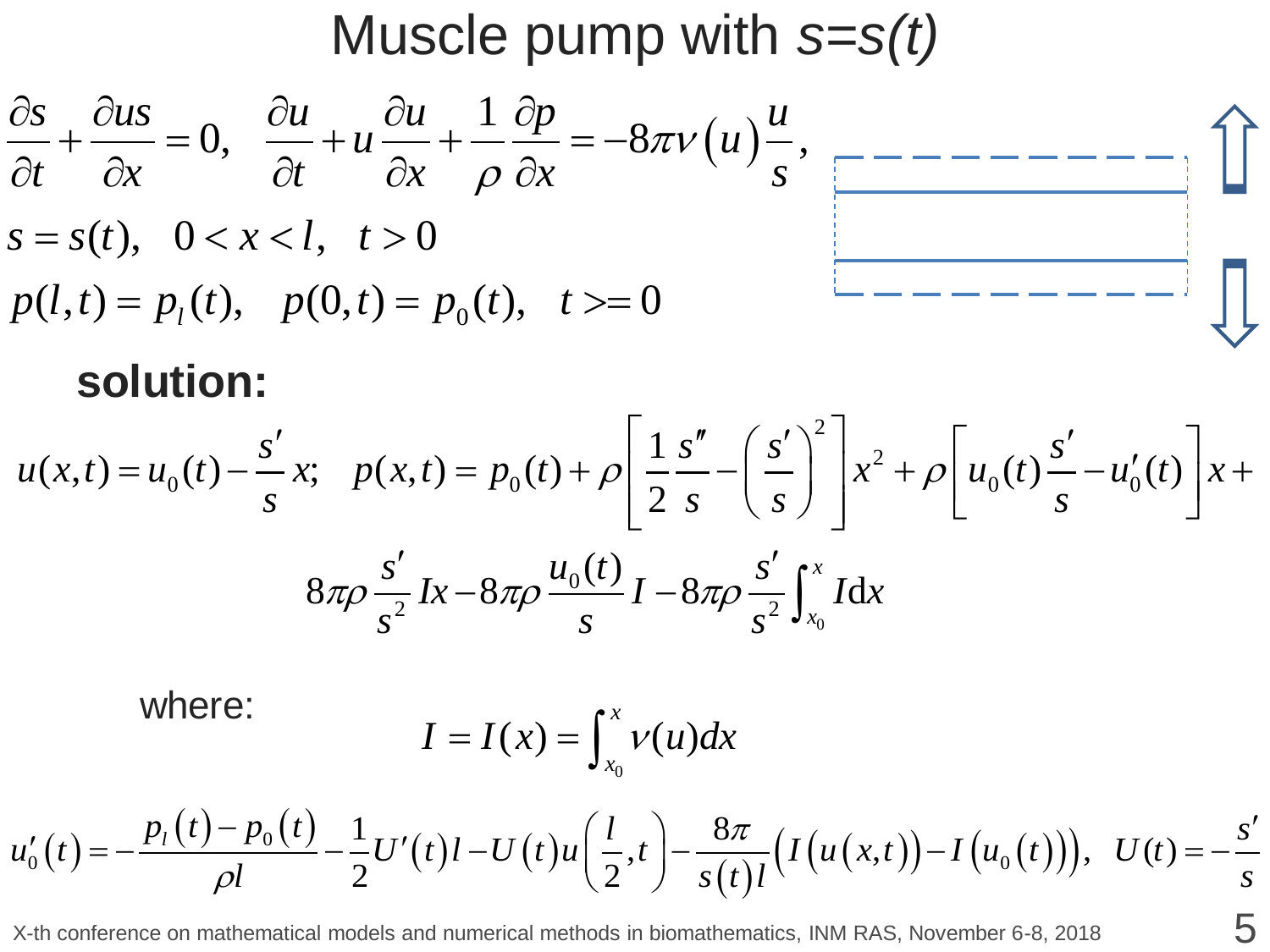Muscle pump with *s=s(t)*: pressure profile Proposition (sufficient conditions):

- if *ν(u)*:
	- monotone bounded function
	- $-$  satisfying condition  $0 < v_{min} \le (uv(u))'_{u} \le v_{max}$
- then:

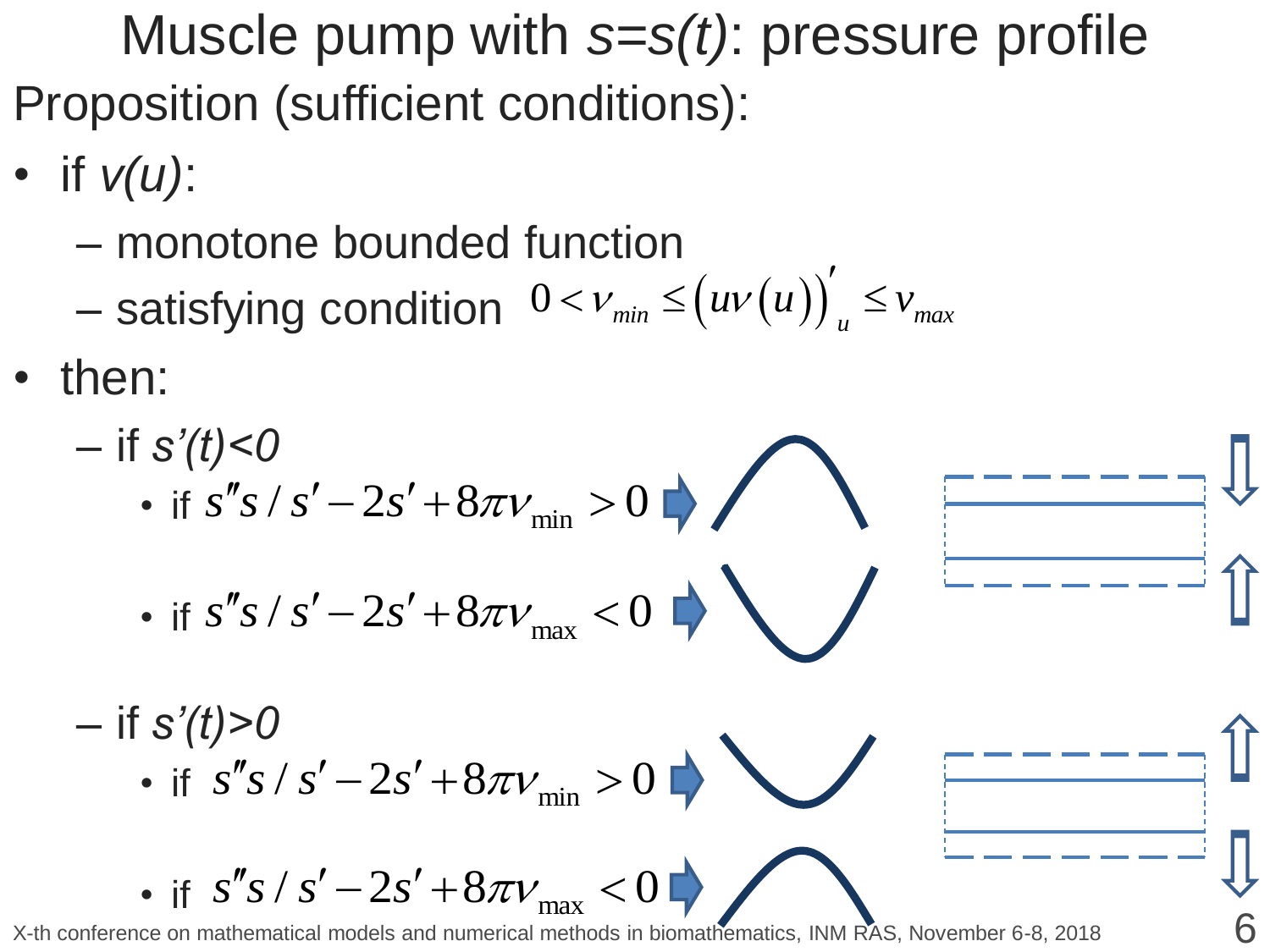*s=s0+at, ν(u)=Aarccot(Cu+D)+B*

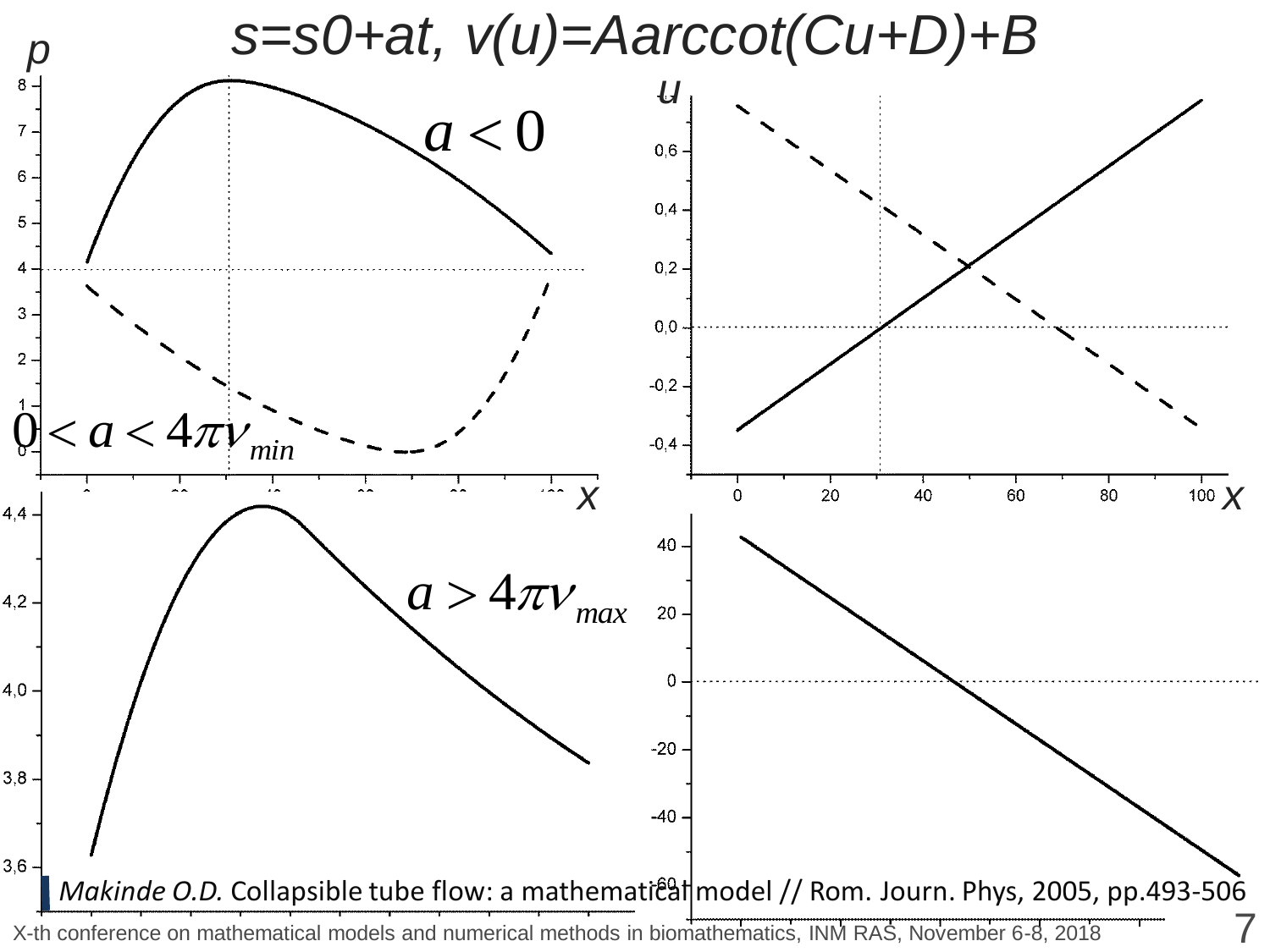## Performance of muscle pump

- *ν=ν(u)* and *s=s(p,x,t)* unidirectional flow
- performance: Qout=Qright Qleft
- Qout depends on contraction frequency
- results for  $s = s_0 + a \sin(N \pi t)$



X-th conference on mathematical models and numerical methods in biomathematics, INM RAS, November 6-8, 2018  $8$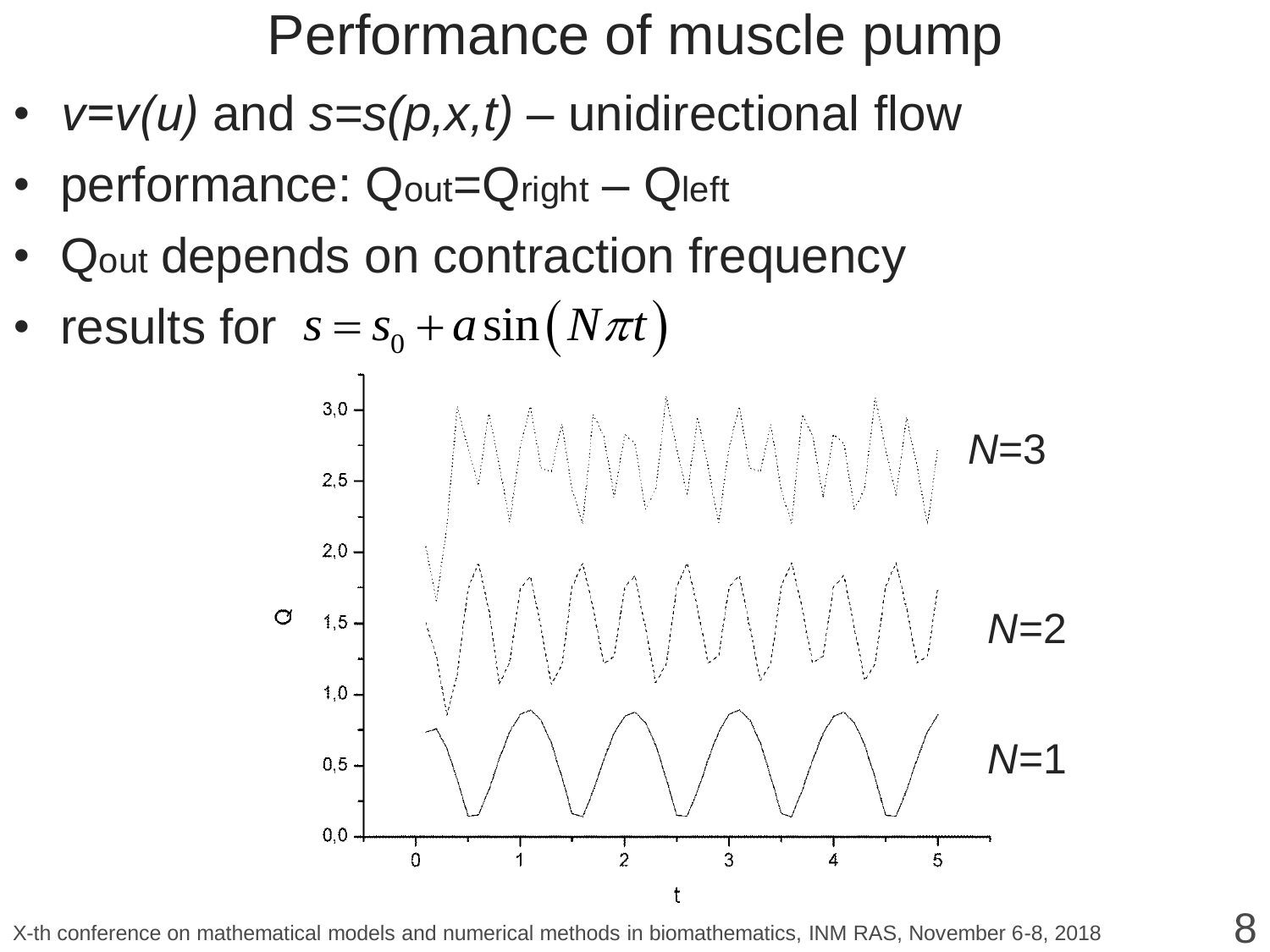## Model of lymph flow in the LS



- graph of LS:
	- 543 arcs (trunks, ducts, collectors, nets of initial lymphatics, lymph nodes)
		- 225 contracting vessels
		- 186 vessels with anisotropic viscosity
	- 478 vertices (boundaries, points of bifurcations, valves)
- calculations in Cardio Vascular Simulation System (CVSS), *h*=0.1-0.2 cm, *τ=*0.01 s
- about 15 000 computational nodes

X-th conference on mathematical models and numerical methods in biomathematics, INM RAS, November 6-8, 2018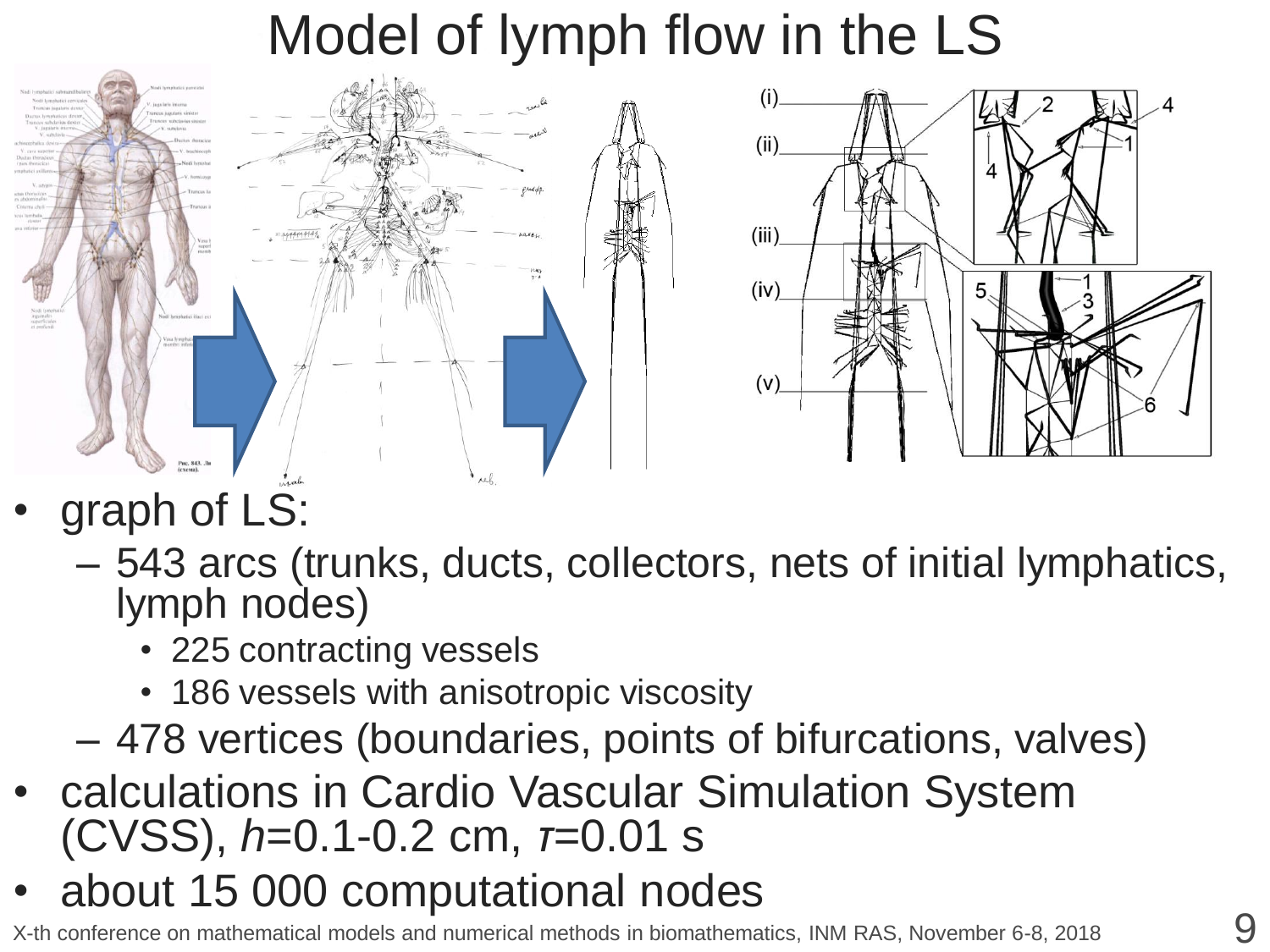Lymph flow in the LS under muscle pump

- Input parameters:
	- *dp*=0 mm Hg: 1 mm Hg in the inerstitial fluid, 1 mm Hg in the upper vena cava  $\left(\frac{2\pi}{x-at}\right)$
	- in the upper vena cava<br>
	contractions:  $s(p, x, t) = s_0 + \theta(p p_0) + \theta A \sin\left(\frac{2\pi}{\lambda}(x at)\right)$ 2 *s*( $p, x, t$ ) =  $s_0$  +  $\theta(p - p_0)$  +  $\theta A \sin \left( \frac{2\pi}{\lambda} (x - at \theta) \right)$  $\pi$  $\theta(p-p_0)+\theta A\sin\left(\frac{2\pi}{\lambda}\right)$  $+\theta(p-p_0)+\theta A\sin\left(\frac{2\pi}{\lambda}(x-at)\right)$  $=$
	- *A*=0.1 mm Hg (*ΔS/S0* ≈ 0.33%)
- Results:

$$
Y = \int_{t_0}^{t_N} Q_{out}(\tau) d\tau / (t_N - t_0)
$$

|     | N | <b>p</b> min | <b>p</b> max | dp   |         |
|-----|---|--------------|--------------|------|---------|
|     |   | 0.41         | 1.03         | 0.62 | 0.00054 |
| 0.4 |   | 0.41         | 1.03         | 0.62 | 0.00056 |
| 0.4 |   | 0.03         | 1.04         | 1.01 | 0.001   |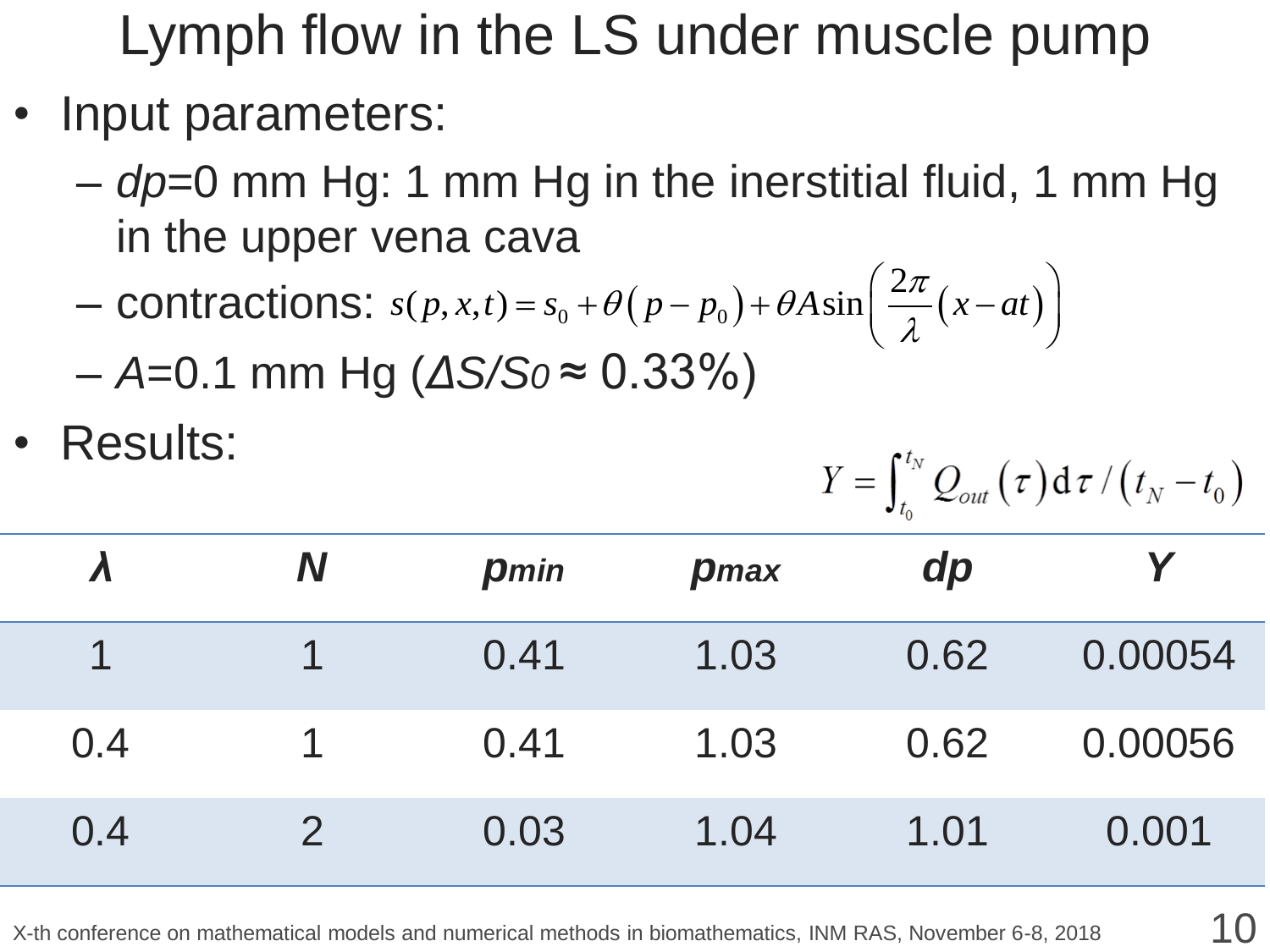Lymph flow in the LS under muscle pump: results

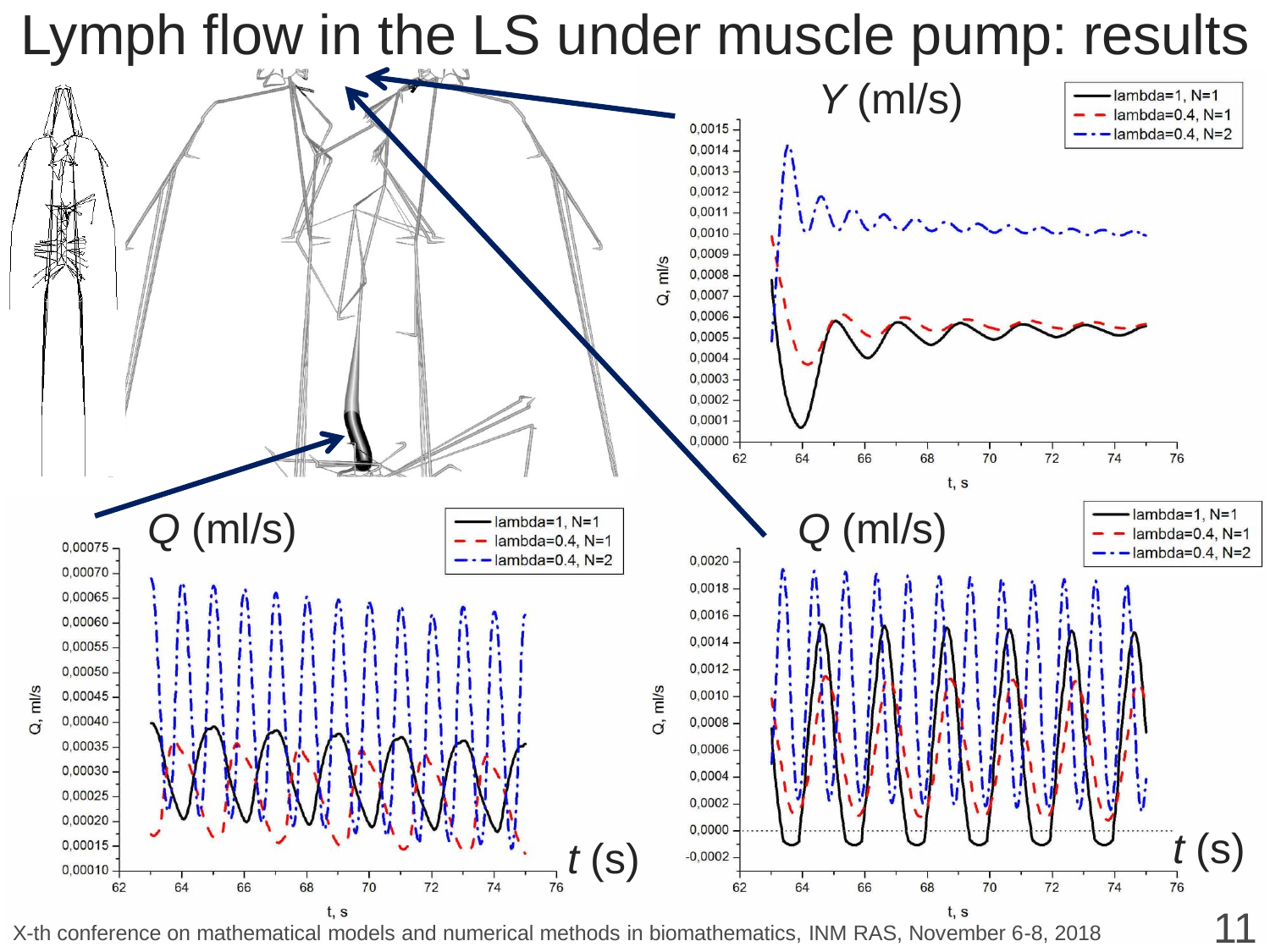## Acknowledges and references

- Acknowledgments: to Prof. Mukhin S.I.
- References:
	- about LS graph and calculations:
		- Mozokhina A.S., Mukhin S.I. (2018) Pressure Gradient Influence on Global Lymph Flow. In: Mondaini R. (eds) Trends in Biomathematics: Modeling, Optimization and Computational Problems. Springer, Cham
		- А. С. Мозохина, С. И. Мухин, and В. Б. Кошелев. Квазиодномерный подход к моделированию течения лимфы по лимфатической системе. *Препринт МАКС-Пресс*, 20 стр., 2017.
	- about solution of contraction problem in a vessel with anisotropic viscosity:
		- A. S. Mozokhina and S. I. Mukhin. Quasi-one-dimensional flow of a fluid with anisotropic viscosity in a pulsating vessel. *Differential Equations*, 54(7):938–944, 2018.
		- the same in Russian: А. С. Мозохина and С. И. Мухин. О квазиодномерном течении жидкости с анизотропной вязкостью в сокращающемся сосуде. *Дифференциальные уравнения*, 54(7):956–962, 2018.
- Contacts: asm@cs.msu.ru